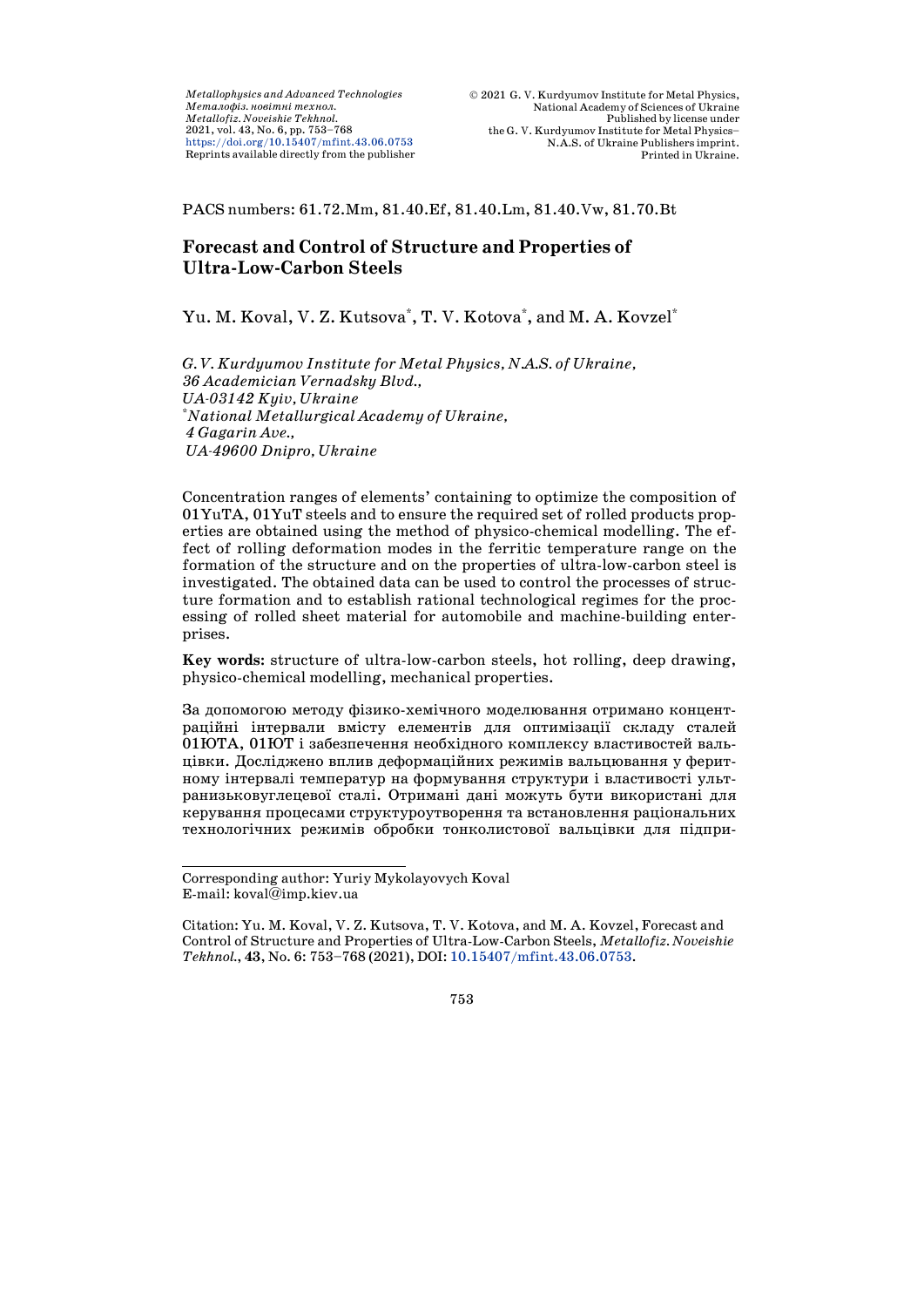ємств автомобіле- та машинобудівної промисловості.

**Ключові слова:** структура ультранизьковуглецевих сталей, гаряче вальцювання, глибока витяжка, фізико-хемічне моделювання, механічні властивості.

*(Received March 3, 2021)*

#### **1. INTRODUCTION**

At the present day, most metal parts in the automobile construction and machine construction, as well as in the production of household appliances, are produced from light cold-rolled sheet by stamping and deep drawing methods. Die stamping is used in many industries to process rolled metal products. The basic requirements to sheet steels for deep drawing are increased deformability, high strength and products surface quality.

IF (interstitial free)-steels meet these requirements, the achievement of properties in such steels is determined by the requirements for chemical composition—ultra-low content of carbon, nitrogen, low content of non-ferrous metals impurities  $(Cr < 0.03\%$ ,  $Cu < 0.03\%$ ), silicon  $(Si < 0.2\%)$ , sulphur  $(S < 0.01\%)$ , requirements to mechanical properties and sheet surface quality. The IF-steels main feature is the introduction of titanium and/or niobium into their composition, which bind carbon and nitrogen and are interstitial elements. As a result, cold-rolled steel sheet takes on stretching properties that allow stamping complex shape products.

Renowned automobile construction steelmakers in Japan, Germany, Sweden and the United States are addressing the issues of lower production costs and increasing demands for fuel efficiency, safety and longer vehicle life by increasing the structural strength of the vehicle body while reducing its weight [1, 2].

The use of technically pure oxygen and methods of converting electrical energy into thermal energy affect the method of making sheet steel, its cost and quality [3, 4].

In the oxygen converter production, Bensisk Metallurgical Group LLC (PRC) has mastered the production of automotive IF-steels with a carbon content of no more than 0.0025% and a nitrogen content of no more than 0.0025% for the manufacture of internal and front parts of cars. However, the issue of the hot-rolled sheet surface quality remains unsolved [5].

In order to improve the quality of rolled products, stringent market requirements for the content of carbon, nitrogen and sulphur in steel at a number of metallurgical enterprises are being strengthened: no more than 0.003–0.004% С, 0.004% N, and 0.007% S. Foreign manu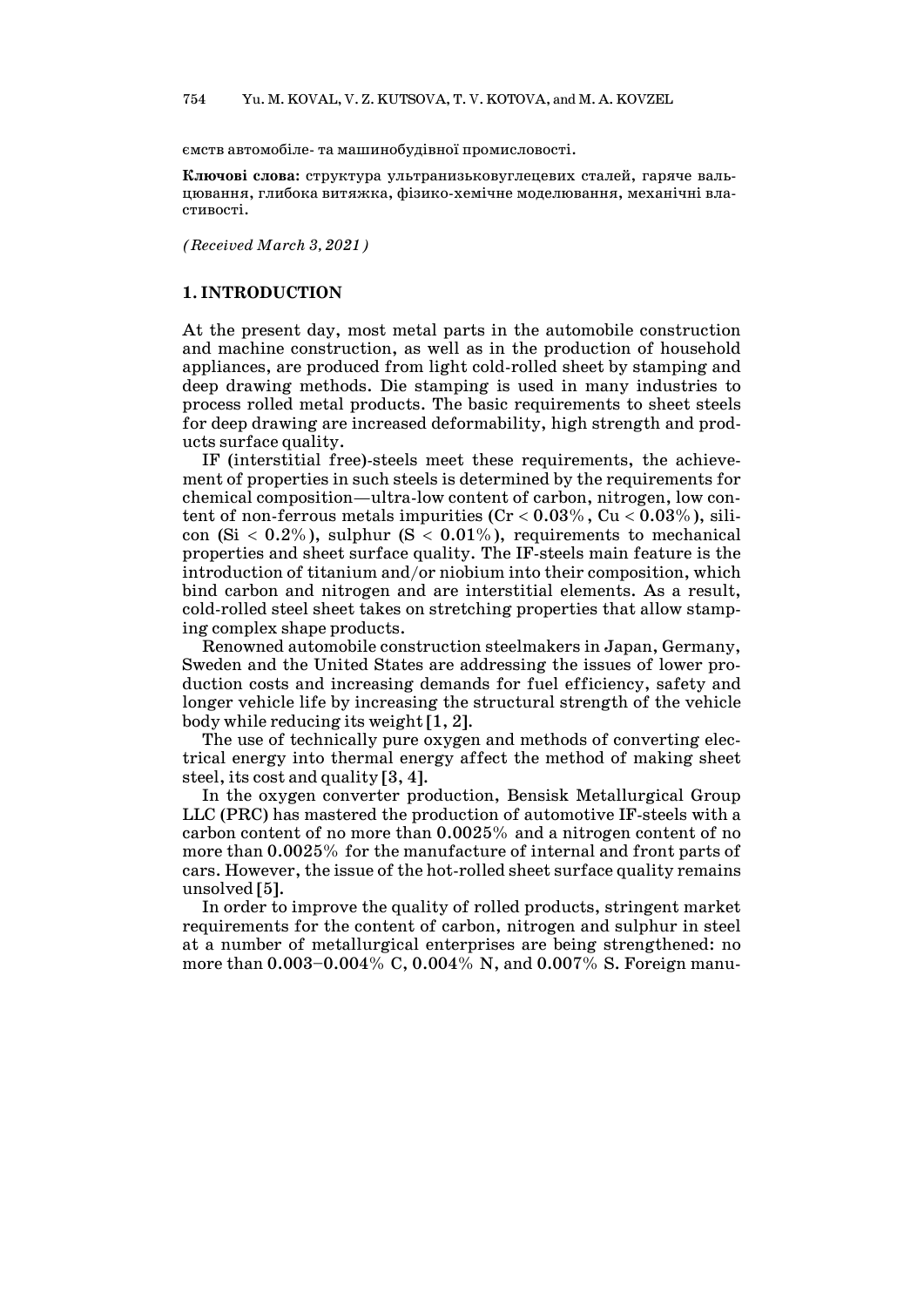facturers receive ultra-low concentrations of carbon less than 0.002% and nitrogen less than 0.002% in IF-steels, which provides increased plastic properties and good stamping. One of the important criteria for the quality of steel is purity for non-metallic inclusions.

The chemical elements content that determine the composition of IFsteel is presented in Table 1. The relative volume of micro-regulating elements (titanium and niobium), which are introduced into steel, depending on the actual content of carbon, nitrogen and sulphur in the liquid-alloy, is determined by means of a calculation:

a) for steel microalloyed with titanium:  $Ti = (4C + 1.5S + 3.43N)$ , %;

b) for steel microalloyed with titanium and niobium: Ti =  $(2.4S +$  $+3.43N$ , %; Nb = 7.75C, %. Allowance is of content in steel for tita $nium + 0.03\%$ , for niobium + 0.02%.

One of the main limitations of the chemical composition of lowsilicon automotive sheet steels is the regulated silicon content (at the trace level), since silicon increases the flow limit and tensile strength, but reduces the steel elongation [4, 6].

Currently, the technologies used at domestic metallurgical enterprises do not allow obtaining ultra-low carbon and nitrogen content in the final product.

The methods of influencing the processes of structure formation of alloys are being improved; their role in the complex structuralchemical approach to the issue of controlling the properties of materials is growing. Nevertheless, determination of the optimal chemical composition and potential capabilities of steels and alloys as structural materials is a critical task. Nowadays, this problem is of particular importance in connection with the desire to ensure high quality metal products and their competitiveness in the domestic and world markets to improve resource saving in the context of energy and environmental complications [7].

Determination of the quantitative ratio of ordinary and special boundaries in the ferritic component of structural steels is of scientific interest; this will allow purposefully influencing the grain-boundary structure and improving the performance characteristics of metals and alloys with a body-centred cubic lattice [8].

The works consider the development of technology for smelting ultra- and low-carbon steels and rolled sheet material manufacture [9,

| Element content, %                                      |   |                              |    |    |    |    |    |  |  |  |
|---------------------------------------------------------|---|------------------------------|----|----|----|----|----|--|--|--|
|                                                         | P | Si                           | Cr | Ni | Cu | Mn | Al |  |  |  |
|                                                         |   | $0.20\quad 0.030\quad 0.005$ |    |    |    |    |    |  |  |  |
| $0.005$ $0.005$ $0.005$ $0.005$ $0.005$ $0.005$ $0.005$ |   |                              |    |    |    |    |    |  |  |  |

**ТABLE 1.** IF-steel chemical composition, % mass [2].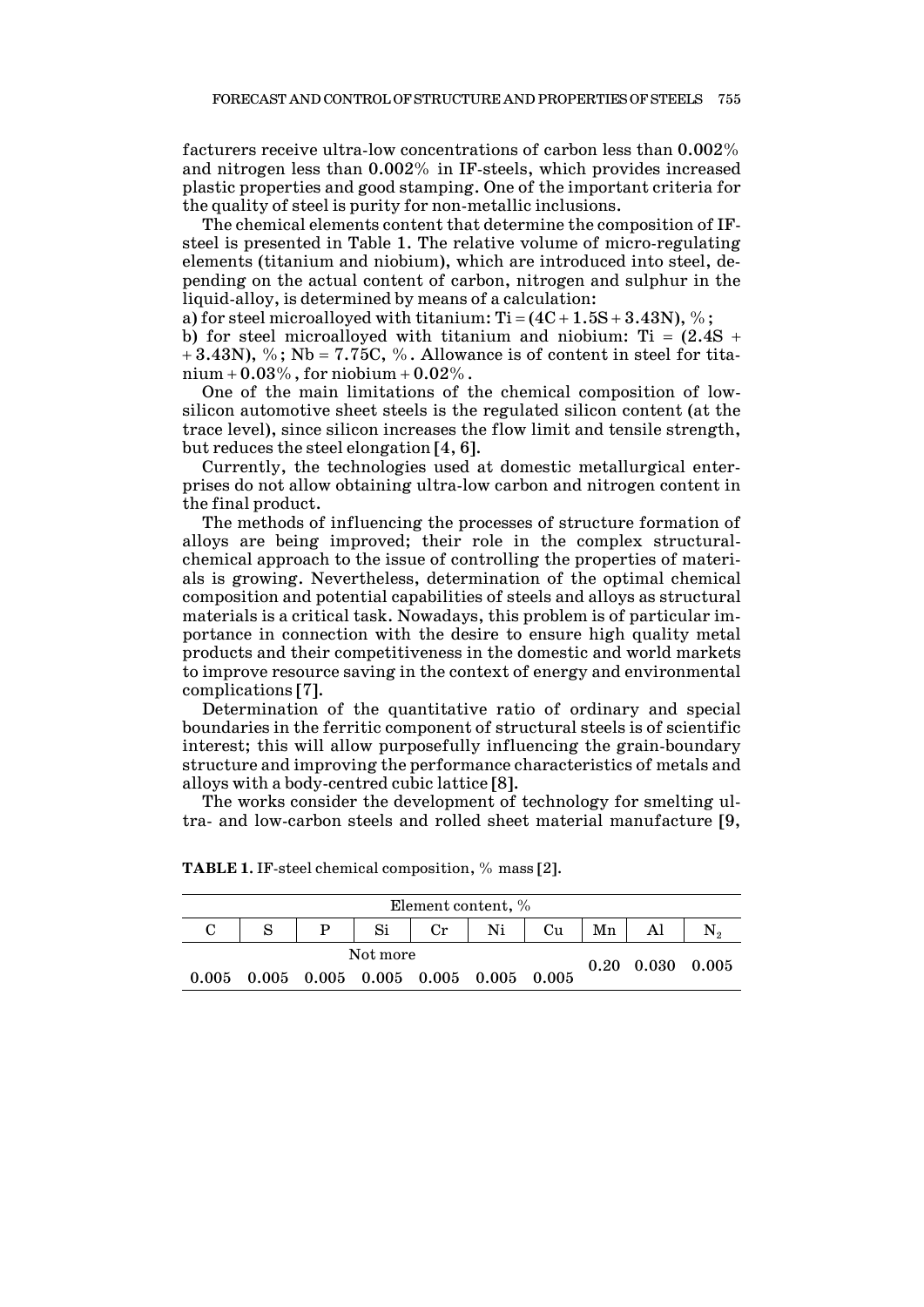10]. Special attention is given to the study of the structure effect on the metal mechanical properties.

As can be seen from the above, today it is relevant to determine the optimal composition and modes of deformation processing to ensure the formation of a favourable structure and a high complex of properties of rolled products from ultra-low-carbon steels.

Paper object: optimization of 01YuT, 01YuTA steels composition by the method of physical and chemical modelling to obtain the required set of rolled products properties, which is used for the manufacture of parts by cold stamping in the automobile construction and machine construction.

#### **2. MATERIAL AND METHODS OF RESEARCH**

After hot rolling on a wide-strip mill (NWSP 2000) and pickling treatment on a continuous pickling unit (CPU), steel 01YuTA, 01YuT cards with a thickness of 3.5 mm are selected. The chemical composition of the studied steel grades is shown in Table 2.

The deformation modes of rolling of the investigated steels are presented in Table 3. Heating of the metal before rolling is carried out in an electric furnace CH 1,62,51/11- $M2$  at a speed of  $3^{\circ}$ C/s, holding time 2–4 s. Rolling is carried out on a laboratory single-stand mill DUO 280 in two passes in the austenitic and ferritic temperature ranges (the rolling speed is 1.4 m/s, the pause duration between passes is  $13-15$ seconds). After rolling, in order to simulate the balling-up process, the cards are loaded into 25414/11-И1 electric furnace, the temperature of which corresponds to the temperature of balling-up into a coil, and cooled with the furnace to ambient temperature ( $V_{\text{cooled}} \sim 0.05$ °C/s).

#### **3. RESEARCH RESULTS**

It has been established that the final mechanical characteristics of finished rolled products are determined by the relationship between the

**ТABLE 2.** Rated composition of 01YuTA, 01YuT steels for modelling atomic interaction and integral parameters.

| Steel                                                                                                             | Content of chemical elements, % mass |  |  |  |  |  |  |  |                                              |  |  |  |  |
|-------------------------------------------------------------------------------------------------------------------|--------------------------------------|--|--|--|--|--|--|--|----------------------------------------------|--|--|--|--|
| grade                                                                                                             |                                      |  |  |  |  |  |  |  | $ Mn $ Si $ P $ S $ Cr $ Ni $ Cu $ Al $ Ti $ |  |  |  |  |
| 01YuTA0.0020.120.010.0060.0110.010.010.020.0500.0620.0050.0002                                                    |                                      |  |  |  |  |  |  |  |                                              |  |  |  |  |
| $0.01$ YuT $0.0030.130.020.0080.0120.010.010.020.0410.0560.004$                                                   |                                      |  |  |  |  |  |  |  |                                              |  |  |  |  |
| $01$ YuT <sup>*</sup> $0.003$ $0.12$ $0.01$ $0.005$ $0.011$ $0.01$ $0.01$ $0.02$ $0.041$ $0.070$ $0.004$ $0.0003$ |                                      |  |  |  |  |  |  |  |                                              |  |  |  |  |

\* Additionally contains calcium.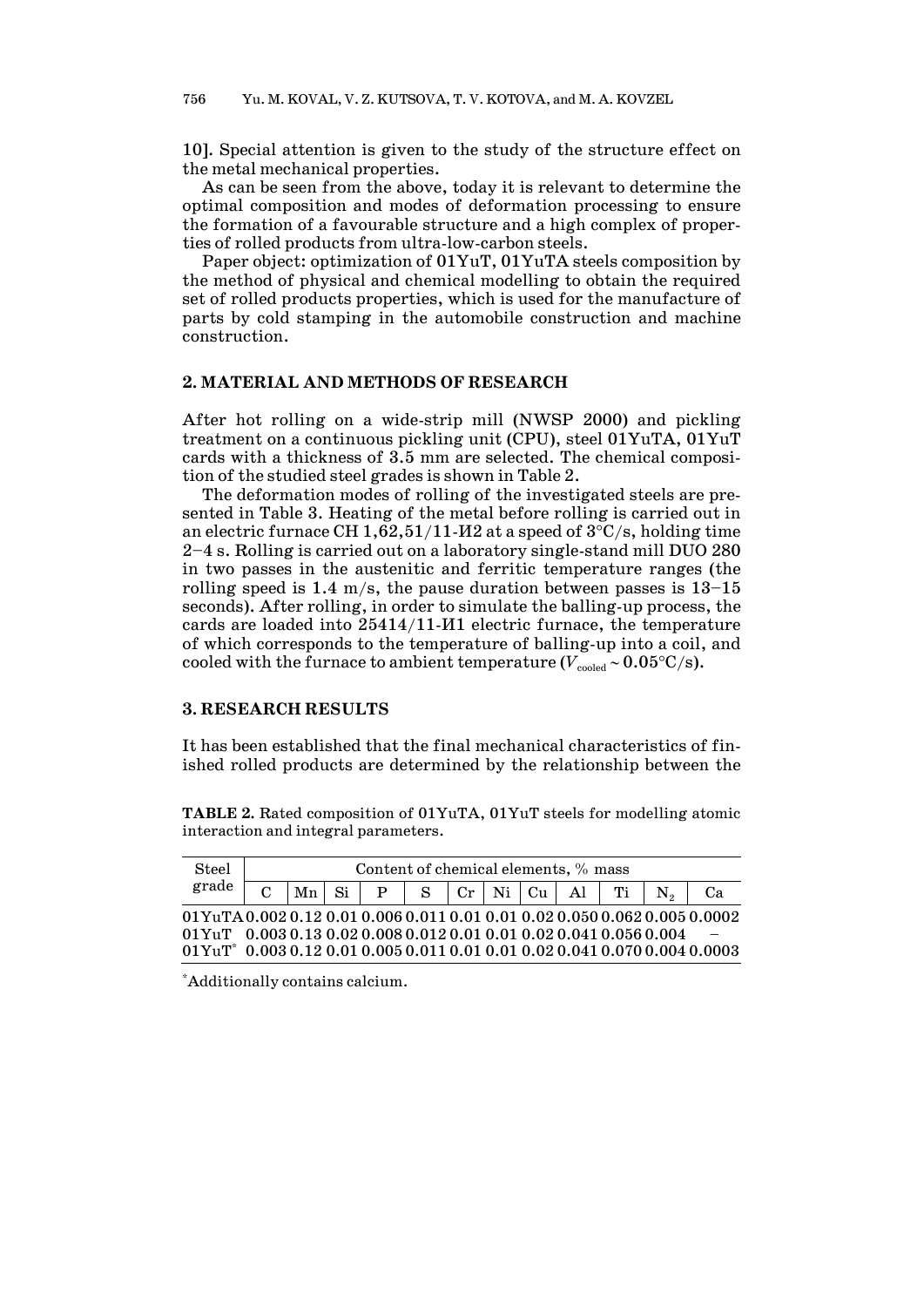| <b>Steel</b>                                                        | $T\rm_{heat}$ | $T_{1\rm roll}$                                            | $h_0$ | $h_1$ | $\Delta h_1$ | $\varepsilon_1$ | $T\rm_{2roll}$ | h <sub>2</sub> | $\Delta h_2$ | $\varepsilon$ <sub>2</sub> | $\Sigma \Delta h$ | Σε              | Т.<br>reel |
|---------------------------------------------------------------------|---------------|------------------------------------------------------------|-------|-------|--------------|-----------------|----------------|----------------|--------------|----------------------------|-------------------|-----------------|------------|
| grade                                                               | $^{\circ}C$   |                                                            | mm    |       | $\%$         | $\rm ^{\circ}C$ | mm             |                | $\%$         | mm                         | $\%$              | $\rm ^{\circ}C$ |            |
| 01YuTA 1000 970- 3.5 1.80 1.70 48.6 730- 1.3 0.5 27.8 2.2 62.9 660- |               |                                                            |       |       |              |                 |                |                |              |                            |                   |                 |            |
|                                                                     |               | 980                                                        |       |       |              |                 | 740            |                |              |                            |                   |                 | 680        |
| $01$ YuT                                                            |               | $1000970 - 3.51.801.7048.6730 - 1.350.4525.02.1561.4660 -$ |       |       |              |                 |                |                |              |                            |                   |                 |            |
|                                                                     |               | 980                                                        |       |       |              |                 | 740            |                |              |                            |                   |                 | 680        |
| $01Y_{11}T^*$                                                       |               | $1000970 - 3.51.801.7048.6730 - 1.40.422.22160.660 -$      |       |       |              |                 |                |                |              |                            |                   |                 |            |
|                                                                     |               | 980                                                        |       |       |              |                 | 740            |                |              |                            |                   |                 | 680        |

**ТABLE 3.** Deformation modes of ultra-low-carbon steels rolling.

**Note:**  $T_{\text{heat}}$ —steel sheet heating temperature;  $T_{\text{1roll}}$ —rolling temperature of sheet steel in the first pass;  $T_{2\text{roll}}$ —rolling temperature of sheet steel in the second pass;  $h_0$ —initial sample thickness;  $h_1$ —sample thickness after the first pass;  $h_2$ —sample thickness after the second pass;  $\Delta h_1$ —absolute metal reduction in the first pass;  $\Delta h_2$ —absolute metal reduction in the second pass;  $\Sigma h$  total metal reduction in two passes;  $\varepsilon_1$ —relative degree of metal deformation in the first pass;  $\varepsilon_2$ —relative degree of metal deformation in the second pass; Σε—total degree of metal deformation in two passes;  $T_{\text{rel}}$ —reel temperature.

chemical composition and the structural state of the material.

Application of physical-chemical modelling method allows predicting and controlling the properties of alloys.

The author of works [7, 11] E. V. Prykhodko developed a physicalchemical model of the alloys structure, which is based on the use of the system of unpolarized ionic radii (SUIR) equations to calculate the parameters. By combining these parameters, it is possible to characterize the properties of the liquid-alloy as a chemically unified whole for any number of components in the system and various ratios between their concentrations.

SUIR basic parameters:

– *Zy*—the number of electrons involved in the formation of the average acceptor bond; this value is an integral characteristic of atomic interaction in a multicomponent system and can be interpreted as a chemical equivalent of a given composition;

– ρ*l*—directional charge density at the ion surface;

– *d*—internuclear distance corresponding to *zy*;

– tgα—slope ratio of straight lines in Ru-*n* coordinates, where Ru unpolarized ionic radii, *n*—number of electrons in atom orbitals.

Depending on the components chemical characteristics, first of all, their position in the Periodic Table and the electronic configuration corresponding to this position, the role of the basic parameter that controls changes in one or another property can be played by *Zy*, or *d*, or tg $\alpha$ .

The calculated composition of 01YuTA, 01YuT steels for modelling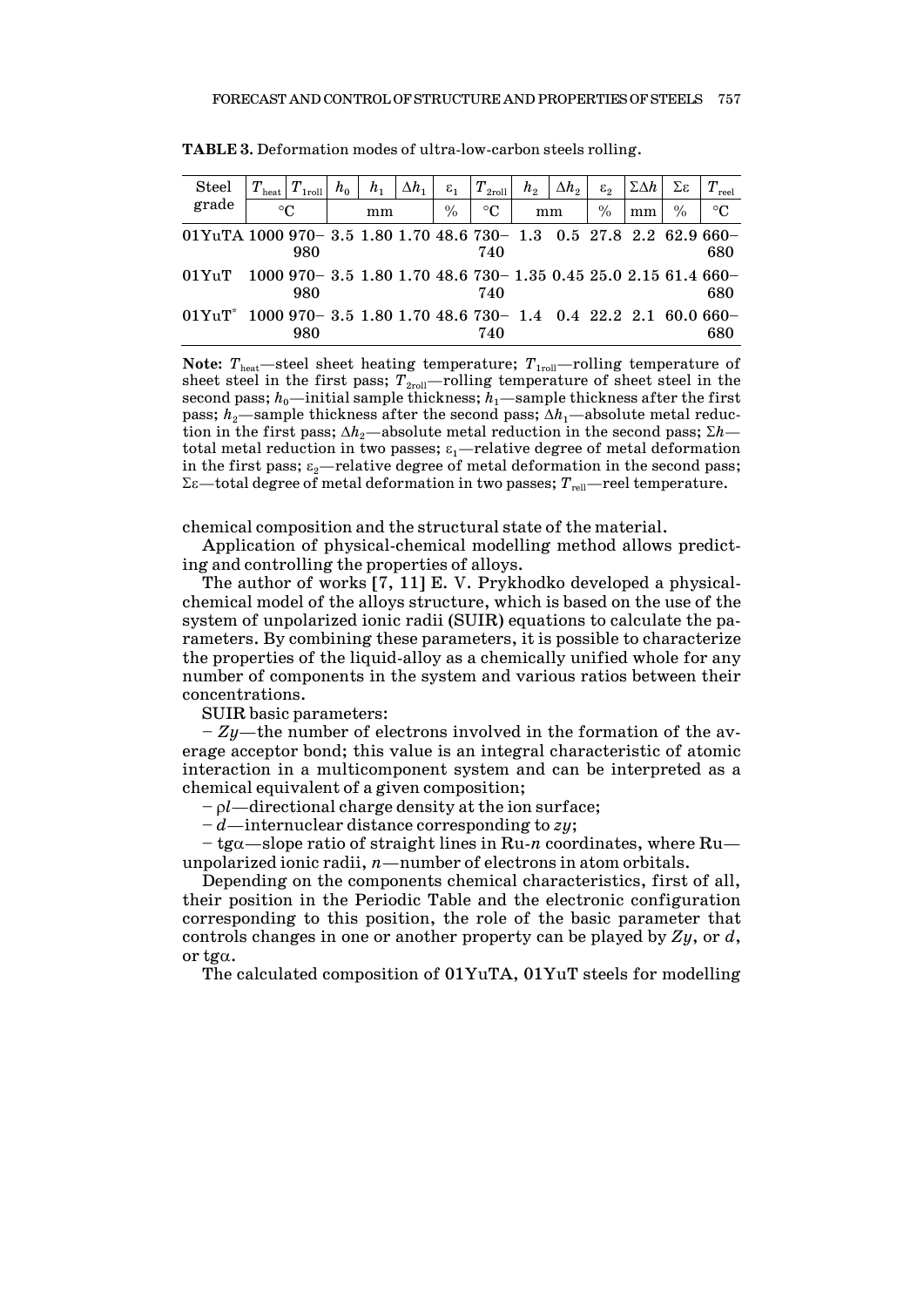atomic interaction are presented in Table 2. The concentration range of elements is determined based on literature data.

We analyzed 150 compositions of 01YuTA, 01YuT steels. *Zy* and *d* parameters are calculated to study the effect of elements. The above parameters for fifteen alloys within the framework of variation of an individual element are calculated to assess the effect of the concentration of elements.

Figure 1 and Table 4 show the dependence of the *Zy* parameter on the composition of 01YuTA steel.

Analysis of the data in Fig. 1 and Table 4 shows that with a manganese content of 0.009–0.024%, the *Zy* parameter does not change, with an increase in the chromium content, the *Zy* parameter increases. With a calcium content of 0.0001–0.0004%, the *Zy* parameter does not change, with an increase in the nickel content, the *Zy* parameter increases (Fig. 1, *b*).

The *Zy* parameter determines the number of electrons involved in the formation of the average acceptor bond.

An important parameter for a liquid-alloy is the average distance between atoms 0.1*d* nm, which characterizes the interaction of elements with each other.



**Fig. 1**. Change in the *Zy* parameter depending on the content of carbon, manganese, silicon, phosphorus, sulfur, chromium (*a*) and nickel, copper, aluminium, titanium, nitrogen, calcium (*b*) in 01YuTA steel.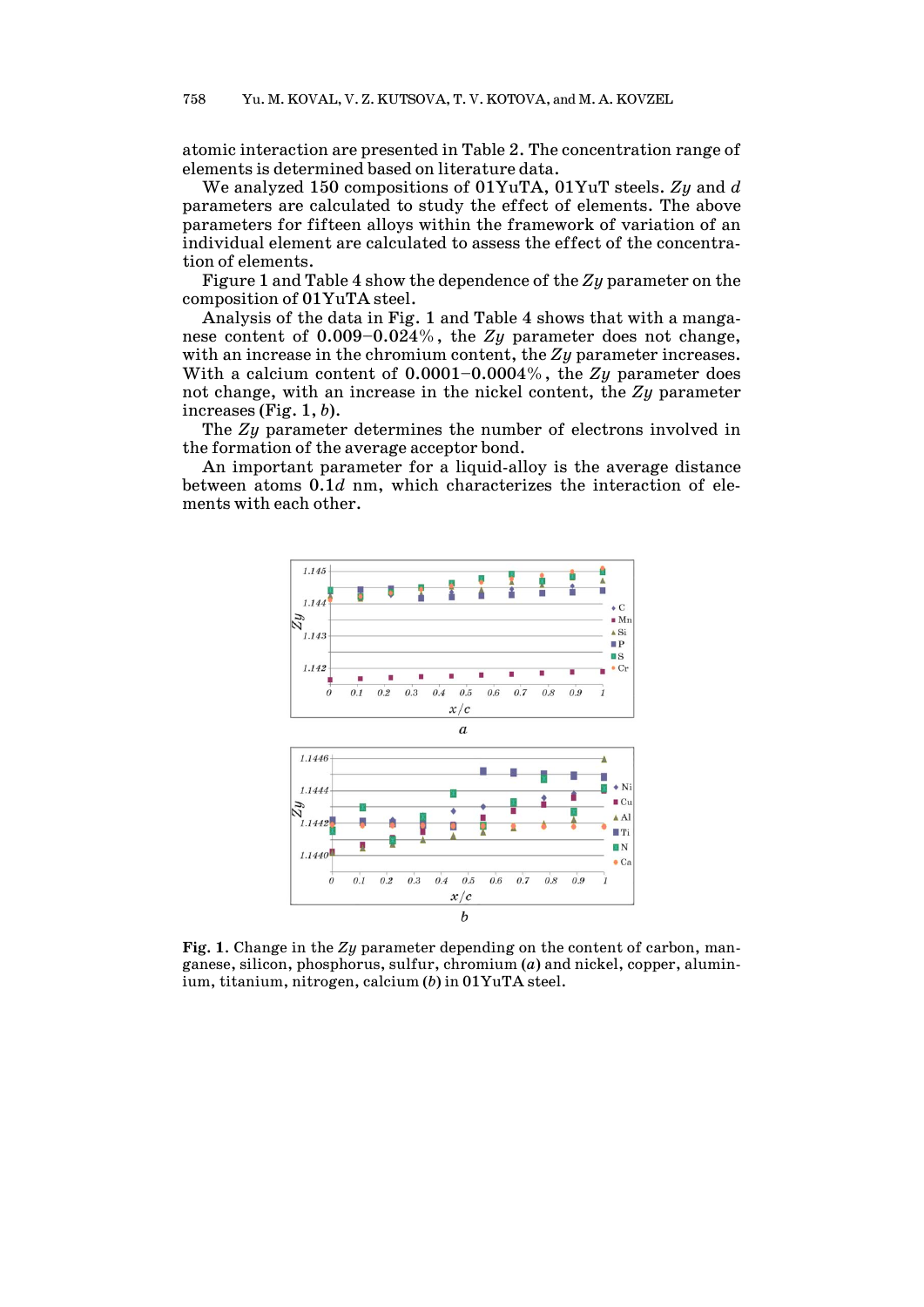|             | $\mathbf{0}$ | 0.1 | 0.2 | 0.3 | 0.4 | 0.5 | 0.6 | 0.7 | 0.8                                                                                       | 0.9 |
|-------------|--------------|-----|-----|-----|-----|-----|-----|-----|-------------------------------------------------------------------------------------------|-----|
|             |              |     |     |     |     |     |     |     | $0.0010\ 0.0013\ 0.0016\ 0.0019\ 0.0022\ 0.0026\ 0.0029\ 0.0032\ 0.0035\ 0.0038$          |     |
| Mn          |              |     |     |     |     |     |     |     | 0.0090 0.0107 0.0123 0.0140 0.0157 0.0173 0.0190 0.0207 0.0223 0.0240                     |     |
|             |              |     |     |     |     |     |     |     | 0.0060 0.0076 0.0091 0.0107 0.0122 0.0138 0.0153 0.0169 0.0184 0.0200                     |     |
|             |              |     |     |     |     |     |     |     | 0.0046 0.0050 0.0054 0.0058 0.0062 0.0066 0.0070 0.0074 0.0078 0.0082                     |     |
| S           |              |     |     |     |     |     |     |     | 0.0092 0.0115 0.0138 0.0161 0.0184 0.0208 0.0231 0.0254 0.0277 0.0300                     |     |
| $C_{\rm r}$ |              |     |     |     |     |     |     |     | 0.0080 0.0111 0.0142 0.0173 0.0204 0.0236 0.0267 0.0298 0.0329 0.0360                     |     |
|             |              |     |     |     |     |     |     |     | 0.0090 0.0106 0.0121 0.0137 0.0152 0.0168 0.0183 0.0199 0.0214 0.0230                     |     |
|             |              |     |     |     |     |     |     |     | 0.0080 0.0111 0.0142 0.0173 0.0204 0.0236 0.0267 0.0298 0.0329 0.0360                     |     |
|             |              |     |     |     |     |     |     |     | $0.0400$ $0.0416$ $0.0431$ $0.0447$ $0.0462$ $0.0478$ $0.0493$ $0.0509$ $0.0524$ $0.0540$ |     |
|             |              |     |     |     |     |     |     |     | 0.0560 0.0576 0.0591 0.0607 0.0622 0.0638 0.0653 0.0669 0.0684 0.0700                     |     |
|             |              |     |     |     |     |     |     |     | $0.0027$ $0.0030$ $0.0033$ $0.0036$ $0.0039$ $0.0043$ $0.0046$ $0.0049$ $0.0052$ $0.0055$ |     |
|             |              |     |     |     |     |     |     |     | $0.0001$ $0.0002$ $0.0002$ $0.0002$ $0.0002$ $0.0003$ $0.0003$ $0.0003$ $0.0004$ $0.0004$ |     |

**ТABLE 4.** Quantitative data on the change in the *Zy* parameter depending on the content (%) of alloying elements in 01YuTA steel.

Figure 2 and Table 5 show the data on the change in parameter *d* from the composition of 01YuTA steel.

Data on the change in parameter *d* on the composition of the alloy shows that chemical elements have different effects on the distance be-



**Fig. 2**. Change in the *d* parameter depending on the content of carbon, manganese, silicon, phosphorus, sulphur, chromium (*a*) and nickel, copper, aluminium, titanium, nitrogen, calcium (*b*) in 01YuTA steel.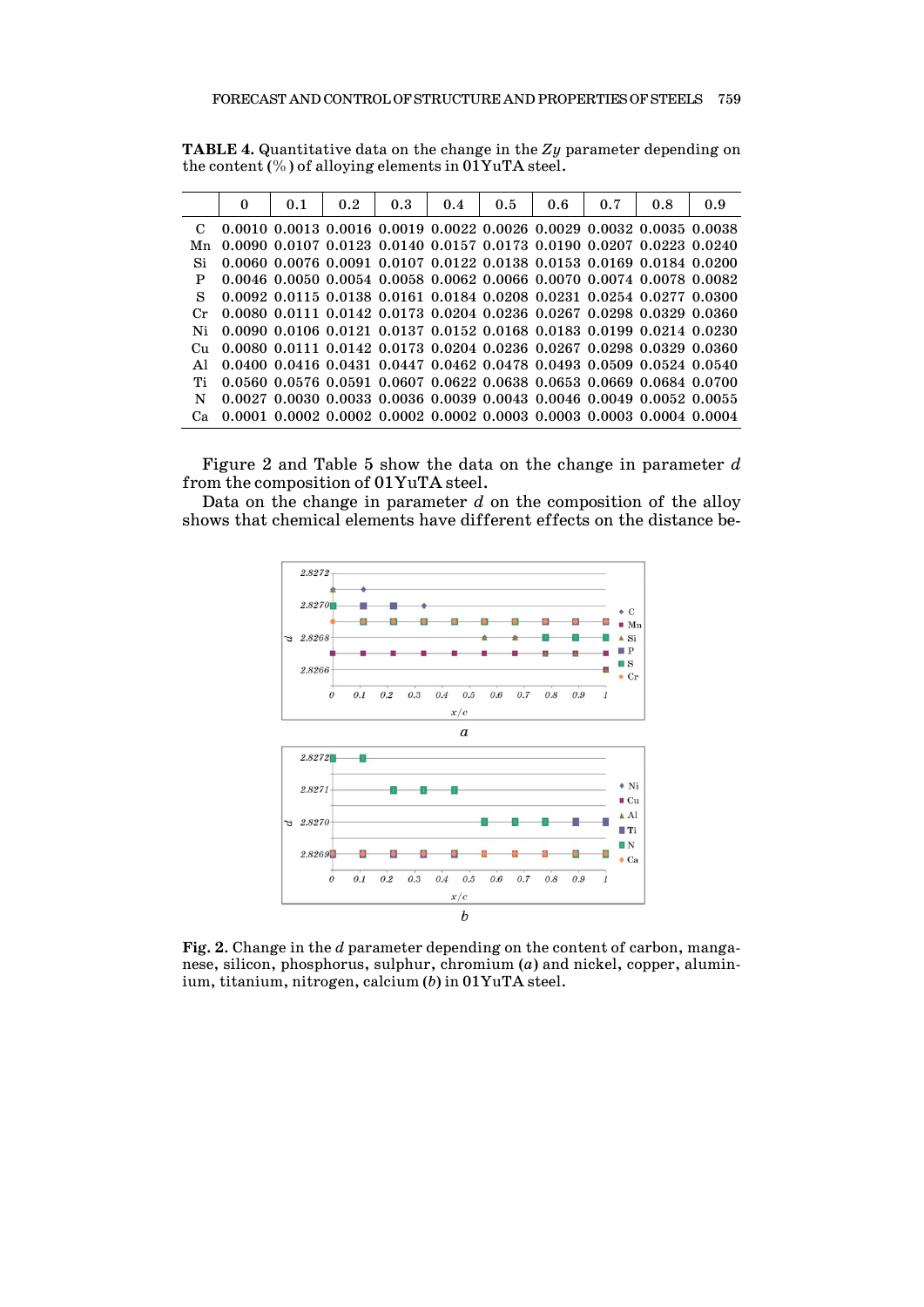|         | 0 | 0.1 | 0.2 | 0.3 | 0.4                                                                                       | 0.5 | 0.6 | 0.7 | 0.8 | 0.9 |
|---------|---|-----|-----|-----|-------------------------------------------------------------------------------------------|-----|-----|-----|-----|-----|
|         |   |     |     |     | $0.0010$ $0.0013$ $0.0016$ $0.0019$ $0.0022$ $0.0026$ $0.0029$ $0.0032$ $0.0035$ $0.0038$ |     |     |     |     |     |
| Mn      |   |     |     |     | 0.0090 0.0107 0.0123 0.0140 0.0157 0.0173 0.0190 0.0207 0.0223 0.0240                     |     |     |     |     |     |
| Si      |   |     |     |     | 0.0060 0.0076 0.0091 0.0107 0.0122 0.0138 0.0153 0.0169 0.0184 0.0200                     |     |     |     |     |     |
| P       |   |     |     |     | 0.0046 0.0050 0.0054 0.0058 0.0062 0.0066 0.0070 0.0074 0.0078 0.0082                     |     |     |     |     |     |
| S       |   |     |     |     | 0.0092 0.0115 0.0138 0.0161 0.0184 0.0208 0.0231 0.0254 0.0277 0.0300                     |     |     |     |     |     |
| $C_{r}$ |   |     |     |     | 0.0080 0.0111 0.0142 0.0173 0.0204 0.0236 0.0267 0.0298 0.0329 0.0360                     |     |     |     |     |     |
| Ni      |   |     |     |     | 0.0090 0.0106 0.0121 0.0137 0.0152 0.0168 0.0183 0.0199 0.0214 0.0230                     |     |     |     |     |     |
| Cu.     |   |     |     |     | 0.0080 0.0111 0.0142 0.0173 0.0204 0.0236 0.0267 0.0298 0.0329 0.0360                     |     |     |     |     |     |
|         |   |     |     |     | 0.0400 0.0416 0.0431 0.0447 0.0462 0.0478 0.0493 0.0509 0.0524 0.0540                     |     |     |     |     |     |
| Тi      |   |     |     |     | 0.0560 0.0576 0.0591 0.0607 0.0622 0.0638 0.0653 0.0669 0.0684 0.0700                     |     |     |     |     |     |
| N       |   |     |     |     | $0.0027$ $0.0030$ $0.0033$ $0.0036$ $0.0039$ $0.0043$ $0.0046$ $0.0049$ $0.0052$ $0.0055$ |     |     |     |     |     |
|         |   |     |     |     | $0.0001$ $0.0002$ $0.0002$ $0.0002$ $0.0002$ $0.0003$ $0.0003$ $0.0003$ $0.0004$ $0.0004$ |     |     |     |     |     |

**ТABLE 5.** Quantitative data on the change in the *d* parameter depending on the content (%) of alloying elements in 01YuTA steel.

tween atoms in the liquid-alloy. The parameter d does not change with the content of manganese 0.009–0.024% and chromium 0.008–0.036% (Fig. 2, *a*) and does not change with the content of nickel 0.009– 0.023%, copper 0.008–0.036%, calcium 0.0001–0.0004% (Fig. 2, *b*).



**Fig. 3**. Change in the *Zy* parameter depending on the content of carbon, manganese, silicon, phosphorus, sulphur (*a*) and chromium, nickel, copper, aluminium, titanium, nitrogen (*b*) in 01YuT steel.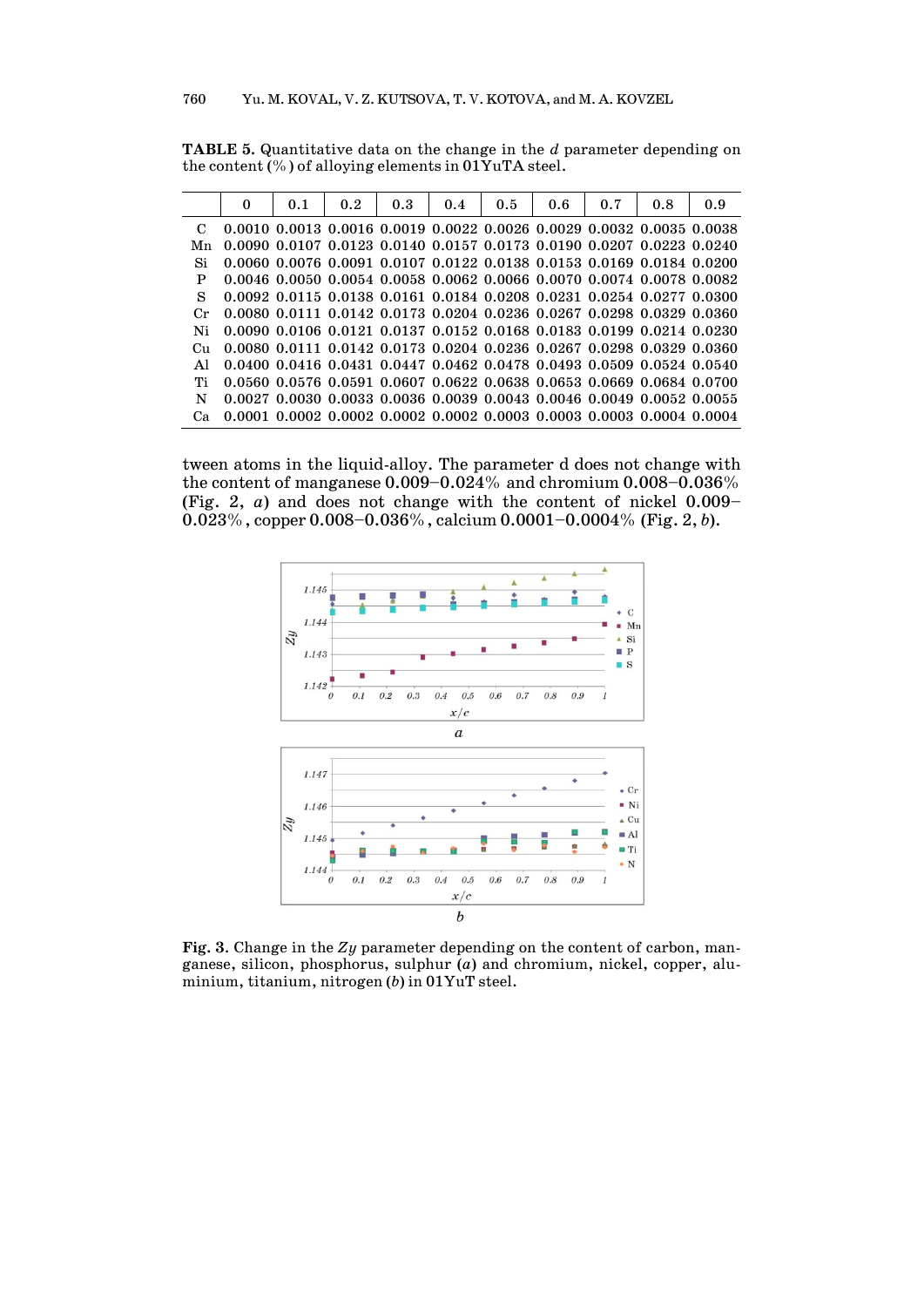**ТABLE 6.** Quantitative data on the change in the *Zy* parameter depending on the content (%) of alloying elements in 01YuT steel.

|    | 0 | 0.1 | 0.2 | 0.3 | 0.4 | 0.5 | 0.6 | 0.7 | 0.8                                                                                       | 0.9 |
|----|---|-----|-----|-----|-----|-----|-----|-----|-------------------------------------------------------------------------------------------|-----|
|    |   |     |     |     |     |     |     |     | $0.0020$ $0.0023$ $0.0026$ $0.0029$ $0.0032$ $0.0036$ $0.0039$ $0.0042$ $0.0045$ $0.0048$ |     |
| Mn |   |     |     |     |     |     |     |     | $0.0290$ $0.0359$ $0.0428$ $0.0497$ $0.0566$ $0.0634$ $0.0703$ $0.0772$ $0.0841$ $0.0910$ |     |
| Si |   |     |     |     |     |     |     |     | $0.0100$ $0.0131$ $0.0162$ $0.0193$ $0.0224$ $0.0256$ $0.0287$ $0.0318$ $0.0349$ $0.0380$ |     |
| P  |   |     |     |     |     |     |     |     | 0.0064 0.0067 0.0071 0.0074 0.0077 0.0081 0.0084 0.0087 0.0091 0.0094                     |     |
| S  |   |     |     |     |     |     |     |     | $0.0018$ $0.0025$ $0.0032$ $0.0039$ $0.0046$ $0.0052$ $0.0059$ $0.0066$ $0.0073$ $0.0080$ |     |
| Cr |   |     |     |     |     |     |     |     | $0.0200$ $0.0267$ $0.0333$ $0.0400$ $0.0467$ $0.0533$ $0.0600$ $0.0667$ $0.0733$ $0.0800$ |     |
| Ni |   |     |     |     |     |     |     |     | 0.0080 0.0093 0.0107 0.0120 0.0133 0.0147 0.0160 0.0173 0.0187 0.0200                     |     |
|    |   |     |     |     |     |     |     |     | $0.0100$ $0.0131$ $0.0162$ $0.0193$ $0.0224$ $0.0256$ $0.0287$ $0.0318$ $0.0349$ $0.0380$ |     |
| ΑI |   |     |     |     |     |     |     |     | 0.0310 0.0341 0.0372 0.0403 0.0434 0.0466 0.0497 0.0528 0.0559 0.0590                     |     |
|    |   |     |     |     |     |     |     |     | 0.0440 0.0471 0.0502 0.0533 0.0564 0.0596 0.0627 0.0658 0.0689 0.0720                     |     |
| Ni |   |     |     |     |     |     |     |     | $0.0030$ $0.0033$ $0.0036$ $0.0039$ $0.0042$ $0.0046$ $0.0049$ $0.0052$ $0.0055$ $0.0058$ |     |

Figure 3 and Table 6 show the dependence of the *Zy* parameter on the composition of 01YuT steel. With an increase in the content of silicon and manganese (Fig. 3, *a*) and chromium (Fig. 3, *b*), the *Zy* parameter increases.

Figure 4 and Table 7 show the data on the change in parameter *d*



**Fig. 4**. Change in the *d* parameter depending on the content of carbon, manganese, silicon, phosphorus, sulfur (*a*) and chromium, nickel, copper, aluminium, titanium, nitrogen (*b*) in 01YuT steel.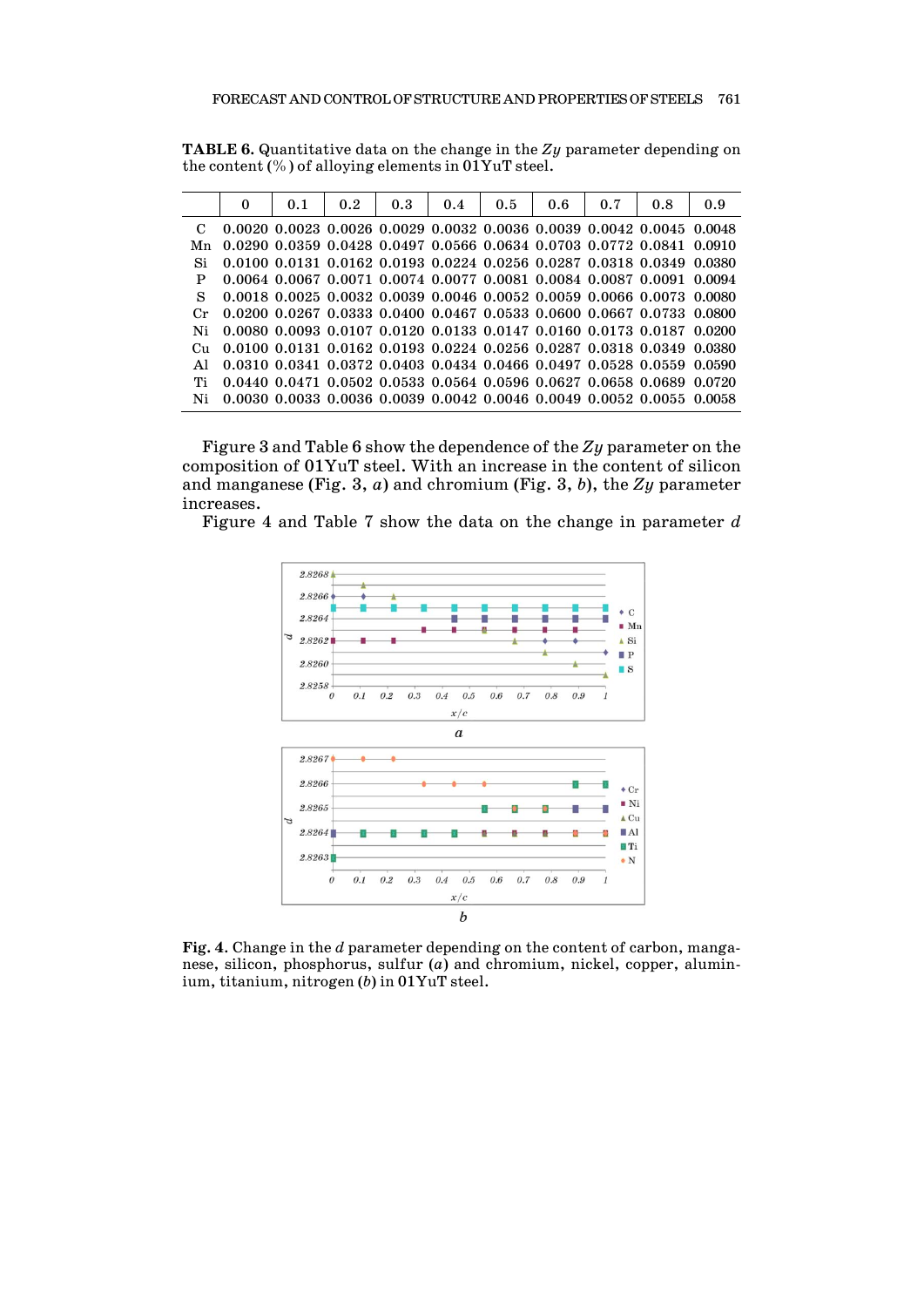|    | $\bf{0}$    | 0.1                                                                                                       | 0.2    | 0.3    | 0.4    | 0.5    | 0.6                         | 0.7    | 0.8    | 0.9    |
|----|-------------|-----------------------------------------------------------------------------------------------------------|--------|--------|--------|--------|-----------------------------|--------|--------|--------|
|    |             | $C$ 0.0020 0.002311 0.002622 0.002933 0.003244 0.003556 0.003867 0.0041780.004489 0.0048                  |        |        |        |        |                             |        |        |        |
|    |             | Mn 0.0290 0.035889 0.042778 0.049667 0.056556 0.063444 0.070333 0.0772220.084111 0.0910                   |        |        |        |        |                             |        |        |        |
|    |             | Si 0.0100 0.013111 0.016222 0.019333 0.022444 0.025556 0.028667 0.0317780.034889 0.0380                   |        |        |        |        |                             |        |        |        |
| P  |             | $0.0064$ $0.006733$ $0.007067$ $0.0074$ $0.007733$ $0.008067$ $0.0084$ $0.008733$ $0.009067$ $0.0094$     |        |        |        |        |                             |        |        |        |
| S. |             | $0.0018$ $0.002489$ $0.003178$ $0.003867$ $0.004556$ $0.005244$ $0.005933$ $0.006622$ $0.007311$ $0.0080$ |        |        |        |        |                             |        |        |        |
|    | $Cr$ 0.0200 | 0.0267                                                                                                    | 0.0333 | 0.0400 | 0.0467 | 0.0533 | 0.0600                      | 0.0667 | 0.0733 | 0.0800 |
|    | Ni 0.0080   | 0.0093                                                                                                    | 0.0107 | 0.0120 | 0.0133 |        | 0.0147 0.0160 0.0173 0.0187 |        |        | 0.0200 |
|    | $Cu$ 0.0100 | 0.0131                                                                                                    | 0.0162 | 0.0193 | 0.0224 | 0.0256 | 0.0287                      | 0.0318 | 0.0349 | 0.0380 |
|    | A1 0.0310   | 0.0341                                                                                                    | 0.0372 | 0.0403 | 0.0434 | 0.0466 | 0.0497                      | 0.0528 | 0.0559 | 0.0590 |
|    | Ti 0.0440   | 0.0471                                                                                                    | 0.0502 | 0.0533 | 0.0564 | 0.0596 | 0.0627                      | 0.0658 | 0.0689 | 0.0720 |
|    | Ni 0.0030   | 0.0033                                                                                                    | 0.0036 | 0.0039 | 0.0042 | 0.0046 | 0.0049                      | 0.0052 | 0.0055 | 0.0058 |

**ТABLE 7.** Quantitative data on the change in the *d* parameter depending on the content (%) of alloying elements in 01YuT steel.

from the composition of 01YuTA steel.

With an increase in the silicon content (Fig. 4, *a*), the d parameter decreases. The *d* parameter does not change at a chromium content of 0.02–0.08%, nickel 0.008–0.02%, copper 0.01–0.038% (Fig. 4, *b*).

The considered integral parameters (*d*, *Zy*) characterize the state of the system and cause a change in the properties of steels. Calculations make it possible to select the concentration of elements for 01YuTA, 01YuT steels in the range: С (0.002–0.003%), Mn (0.12–0.13%), Si  $(0.01-0.02\%)$ , P  $(0.006-0.008\%)$ , S  $(0.011-0.012\%)$ , Al  $(0.04-$ 0.05%), Ti (0.05–0.06%), N (0.004–0.005%), Ca (0.0002–00003%).

The concentration interval of elements, established according to the calculated data, should provide an optimal complex of steels properties.

The calculated concentration intervals of the elements have been confirmed by means of experiments and they will be used to determine the optimal composition of ultra-low carbon steels.

On a practical level, the rolling of a low-carbon steel sheet on a centerless grinding machine ends in the two-phase structure of austenite and ferrite due to high heat losses  $(Ar<sub>3</sub>–Ar<sub>1</sub>)$ , which leads to an unsatisfactory final metal structure. A structure with a mixed grain size is formed, since the ferrite grain recrystallizes faster than the austenite grain, which deteriorates the properties of the sheet steel and its drawability [12, 13]. It is possible to control the structure of hot-rolled steel by changing the temperature conditions of the end of rolling and cooling modes of the metal.

At the same time, consumers' requirements for the quality of hotrolled sheet products and, first of all, for characteristics that affect the technical and economic indicators of the use of metal in production and its service in finished products are constantly growing. The con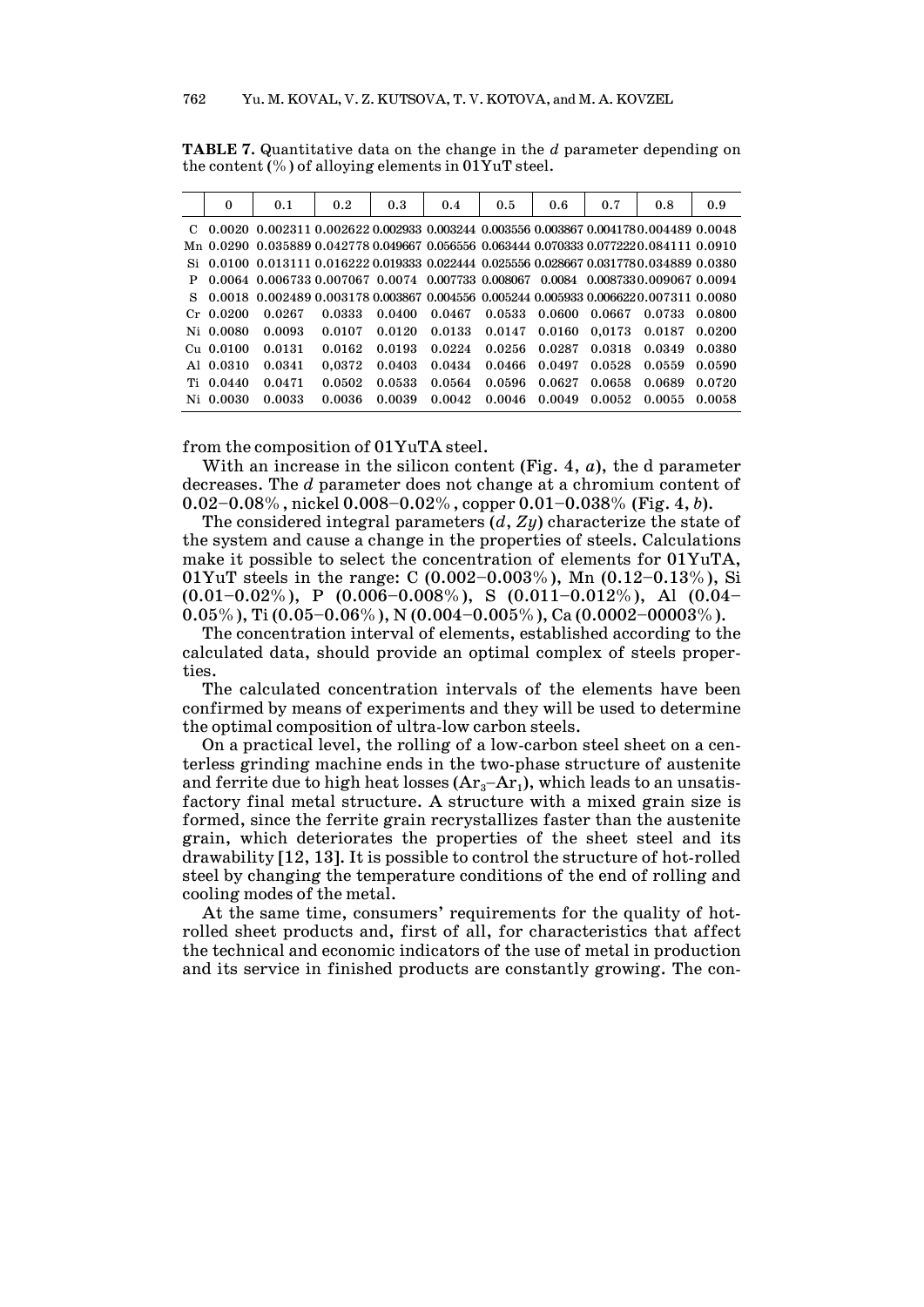sumer wants to get a relatively inexpensive hot-rolled sheet for cold forming, which is characterized by a high level of service properties. Consequently, metallurgists develop and master new, more efficient technologies for the production of hot-rolled sheets. Many metallurgical plants have reached such a level of technology that allows the production of hot-rolled thin-sheet products with quality indicators that meet the requirements of standards for cold-rolled sheets. Consumers of rolled metal products will have the opportunity to use relatively inexpensive hot-rolled sheet products in their production facilities with a significant economic effect instead of expensive cold-rolled sheet products.

In the process of manufacturing and supplying hot-rolled sheet metal instead of cold-rolled one, in addition to an increase in labour productivity and a decrease in the metal consumption ratio, a manufacturer also receives energy and natural gas savings due to a decrease in the cost of additional operations—cold rolling and annealing. In addition, hot-rolled sheet can be a cost effective rolling stock for cold rolling mills. The surface layer of coarse grains negatively affects the quality of products obtained by cold forming, therefore, due to the unfavourable structure, hot-rolled metal cannot be used instead of coldrolled metal [14, 15].

Rolling metal in a single-phase ferrite structure, that is, below the temperature  $Ar_1$ , prevents the unfavourable temperature conditions typical of traditional hot rolling technology on a centreless grinding machine. Favourable microstructure and better stamping are achieved by warm rolling in the finishing mill group of CGM steels with a carbon content of less than 0.02% (IF-steels) [16, 17]. The resulting microstructure will provide the metal with better stamping (ferrite grain size is not more than 62 microns, grain unevenness within three adjacent grain numbers). Processing at low temperatures does not worsen the overall environmental situation and helps to solve the problem of energy saving.

Critical point  $Ar<sub>3</sub>$  for IF-steels with a carbon content of  $0.002-$ 0.003% is 30–40°C higher than for common low carbon steels. Two competing processes accompany plastic deformation in the austenitic state: a significant increase in the density of dislocations that cause strengthening (hot-cold work) and the rearrangement of these dislocations (steel softening). Hot-cold work occurs during hot deformation, softening—during deformation and after it [18]. Structural and substructural changes in steel are a complex set of processes that coincide with each other. During deformation, sliding within the grain, twinning and intergranular slip develop in austenite, which manifests itself in the wavy nature of grain boundaries. Because of the dislocations movement, their interaction upon meeting and blocking of slip by grain boundaries, the density of dislocations in grains and inside twins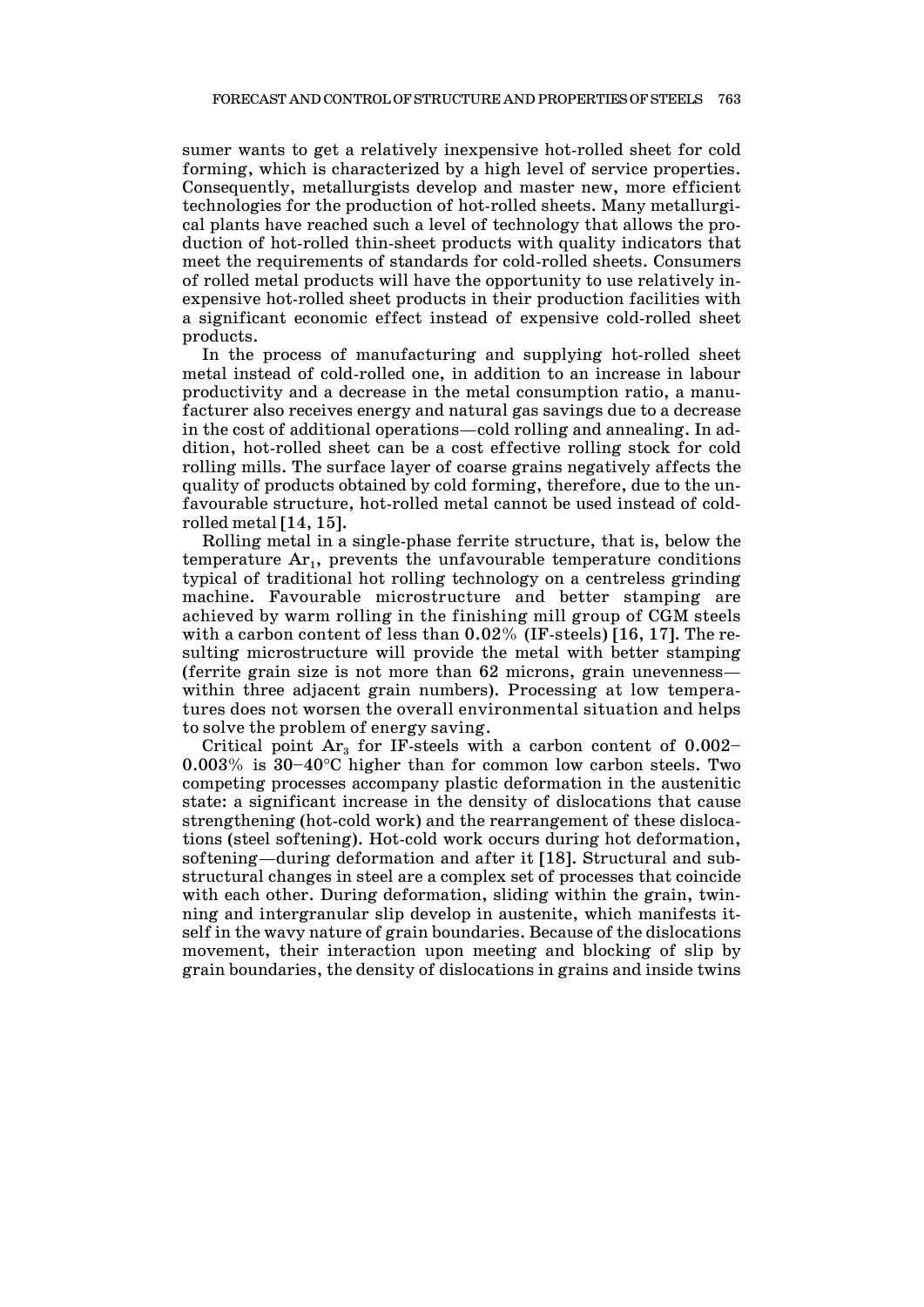increases. The collar substructure is formed, which is characteristic of dynamic strengthening. Since the deformation temperature is high, along with strengthening, dynamic softening develops, which is a consequence of the processes of climb and ascent of dislocations and their annihilation [12, 19].

In the area of hot deformation, structural changes are associated with the formation of a subgrain structure. In the interval after reduction, the steel partially restores the structure. For these reasons, the structure of hot-worked steel is the result of several reductions at different temperatures and pauses between them, that is, there is an overlay of static and dynamic processes of structural changes [20].

During rolling and cooling, a number of processes take place one after one or simultaneously: phase matrix recrystallization, change in the size and shape of ferrite grains, orientation and degree of crystallites perfection. The nature of the development and the degree of completion of these processes depend on the temperatures at which rolling occurs and ends, on the degree of reduction, the rate of deformation and cooling of the metal.

The data of metallographic researches of samples of 01YuTA, 01YuT grades steels indicate that during processing in the austenitic and ferritic regions with cooling by a furnace, a structure is formed, which is characterized by island grain size, some grains are elongated. Ferrite grain size in the surface zone is 20–160 microns, in the central



**Fig. 5**. Microstructure of hot-rolled ultra-low carbon steels: *à, b*—01YuTA; *c, d*—01YuT; *e, f*—01YuT\* ; *a, c, e*—surface zone; *b, d, f*—central zone.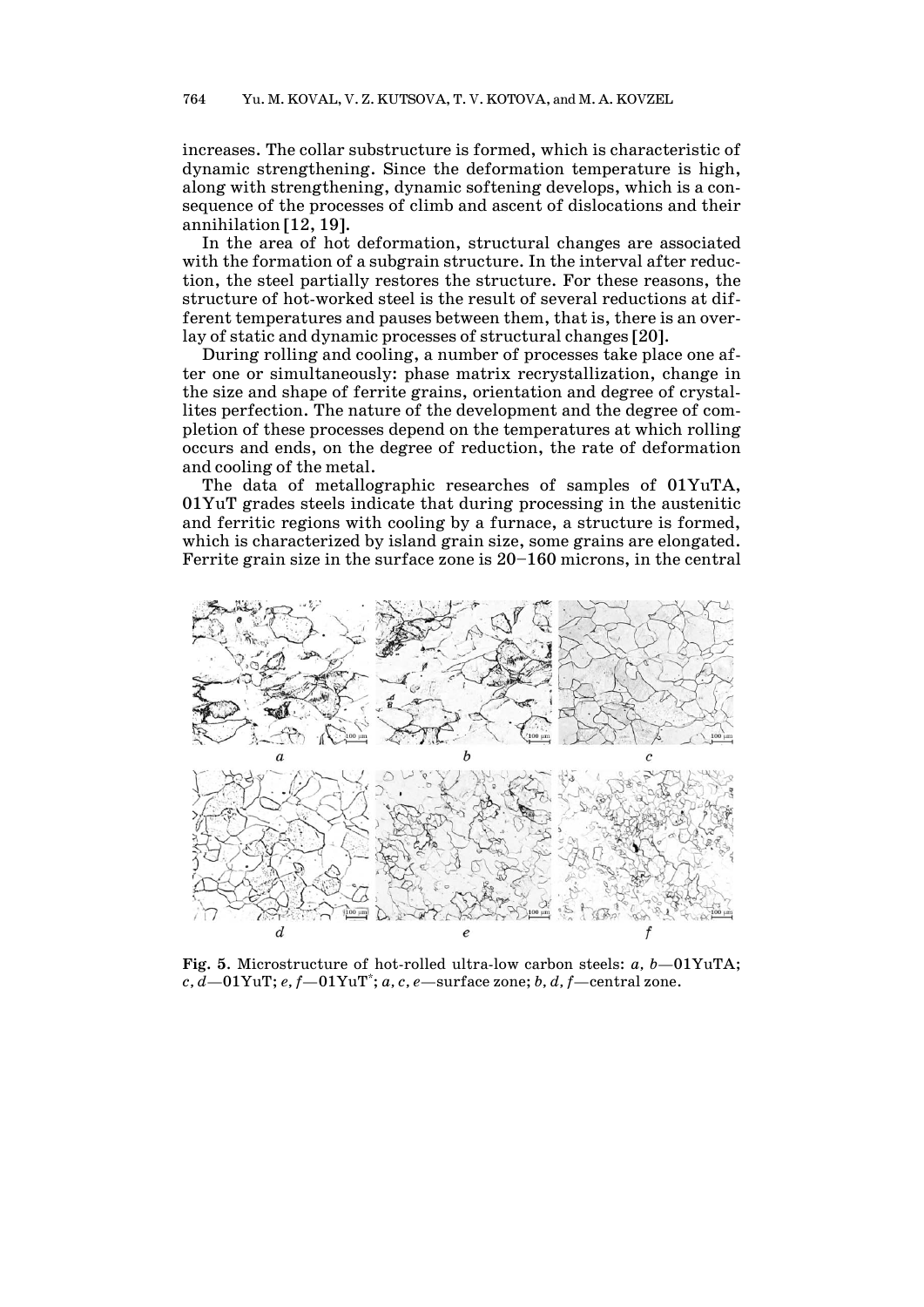#### zone 25–170 microns (Fig. 5) [18].

Due to a decrease in the amount of the carbide component, which has barrier properties for grain growth, very large ferrite grains are formed in hot-rolled strip with a carbon content of 0.008%, which causes low properties of cold-rolled metal [21].

The authors [22] believe that titanium carbides and carbonitrides that precipitated from austenite block the migration of grain boundaries and the processes of accumulative and secondary recrystallization of ferrite in steel do not develop upon slow cooling.

At low temperatures of the rolling end, a structure with elongated ferrite grains is formed in the structure of the surface zones of a sheet of low-carbon steels (in the extreme parts of the coil, which are rapidly cooled). This structure arises due to the fact that the structural components of the impurity-rich sheet are difficult to recrystallize and stretch in the rolling direction.

To ensure a high deep drawing ability, the steel must have a low flow limit and high plastic properties [23].

Since the relationship between any one characteristic of mechanical properties and stamping of the sheet is difficult to establish, the assessment of the ability of steel to draw is carried out by the combination of properties.

Pulling test allows to determine the most important characteristics of the quality of the steel sheet—flow limit ( $\sigma_r$ ), resistance to rupture σ<sub>*B*</sub>, and calculate the flow number  $\sigma_T/\sigma_B$ . As is well known, the lower the flow limit, the less effort must be made to pull and the more the steel is strengthened at the initial moment of deformation (at constant resistance to rupture). It is very important that the flow limit is as low as possible (up to 200–250 MPa), and the resistance to rupture, on the contrary, should be high—at least 270–350 MPa. In this case, the flow number will be minimal, which will contribute to good stamping of sheet steel, although it does not give a full guarantee. In practice, the  $\sigma_T/\sigma_B$  ratio is reduced by lowering the flow limit due to the correct choice of technological parameters for steel smelting and rolling. The chemical composition and structure of steel especially affects the value of the flow limit; the lower the flow limit, the less force is needed for extraction, the larger the volume of metal can participate in plastic deformation, the less the likelihood of the formation of local thinning and rupture of the metal during deformation [24]. The flow limit is not only a criterion for assessing steel stamping, but also a criterion for assessing the tendency of steel to form shear lines during stamping: the lower the flow limit, the smaller the flow area on the tensile curve, the less likely the formation of shear lines during stamping [25].

Various mechanical characteristics of metals and alloys, which determine the complex of their strength and plastic properties, are interrelated, but their analysis is often difficult. Thus, it is important to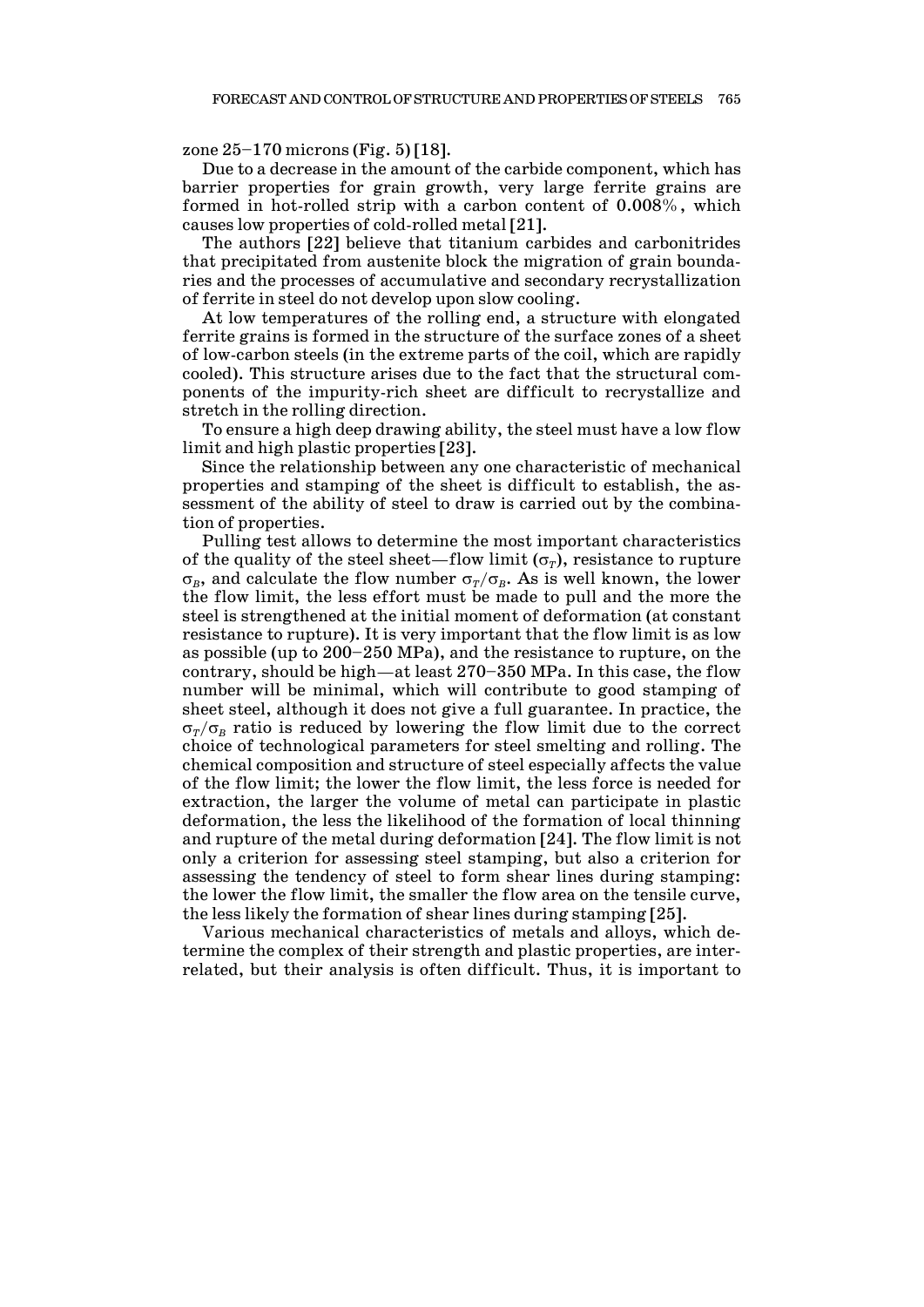establish the relationship between the strength and ductility of the metal depending on the processing in order to select the most optimal combination of these properties to ensure the quality of the material and to understand the nature of plastic deformation and the nature of fracture [18, 26].  $\sigma_r/\sigma_B$  ratio characterizes the plasticity margin to provide the material with a given level of protection against transition to a brittle state.

The work authors [22] indicated the possibility of obtaining a combination of low strength properties and high ductility in microalloyed IF-steels for high stamping:  $\sigma_T = 155 \text{ MPa}$ ;  $\sigma_B = 280 \text{ MPa}$ ;  $\delta_4 = 46\%$ .

An increase in the size of ferrite grains reduces  $\sigma_B$ ,  $\sigma_T/\sigma_B$ , and hardness, and increases the elongation [27].

As is known, the good ability of steel to deep drawing can be expected at  $\sigma_T/\sigma_B \approx 0.6$ , good—at  $\sigma_T/\sigma_B = 0.65 - 0.75$  and poor—at  $\sigma_T/\sigma_B$ > 0.75. According to the works [12, 23], the value of  $\sigma_T/\sigma_B \sim 0.65$  ratio can be practically achieved only in planished sheets with a thickness of more than 0.8 mm after cold rolling. The temper rolling is carried out with a total reduction rate of up to 2% in order to eliminate the flow area of the annealed material, improve the surface quality, reduce σ*T*/σ*<sup>B</sup>* ratio, *etc*.

Researches of ultra-low-carbon steels mechanical properties have shown that rolling in two passes and cooling by a furnace provides the metal with good deep drawing ability ( $\sigma_B = 225-260$  MPa;  $\sigma_T = 165-195$  $MPa; σ<sub>T</sub>/σ<sub>B</sub> ~ 0.72–0.73; δ = 25–32% ; HRF 73–75).$ 

## **4. CONCLUSIONS**

The composition of 01YuT, 01YuTA steels is optimized by the method of physical-chemical modelling.

The choice of the concentration of elements for 01YUTA, 01YUT steels implemented in the range: C  $(0.002-0.003\%)$ , Mn  $(0.12-$ 0.13%), Si  $(0.01-0.02\%)$ , P  $(0.006-0.008\%)$ , S  $(0.011-0.012\%)$ , Al  $(0.04-0.05\%)$ , Ti  $(0.05-0.06\%)$ , N  $(0.004-0.005\%)$ , Ca  $(0.0002 0.0003\%$ ).

The concentration interval of the elements, established according to the calculated data, will provide a uniform structure and the necessary set of properties of steels capable of deep drawing. The structure and properties of 01YuTA, 01YuT deformed steels are investigated. It is found that as a result of processing, which includes rolling the studied steels in two passes and cooling with a furnace, an uneven structure and the following set of properties are formed:  $\sigma_B = 225-260$  MPa; σ*<sup>T</sup>* = 165–195 MPa; σ*T*/σ*<sup>B</sup>* ∼ 0.72–0.73; δ = 25–32%; *HRF* 73–75.

The results of the work make it possible to determine the optimal composition of ultra-low-carbon steels, make the choice of rational technological modes of obtaining thin-sheet rolled products for the en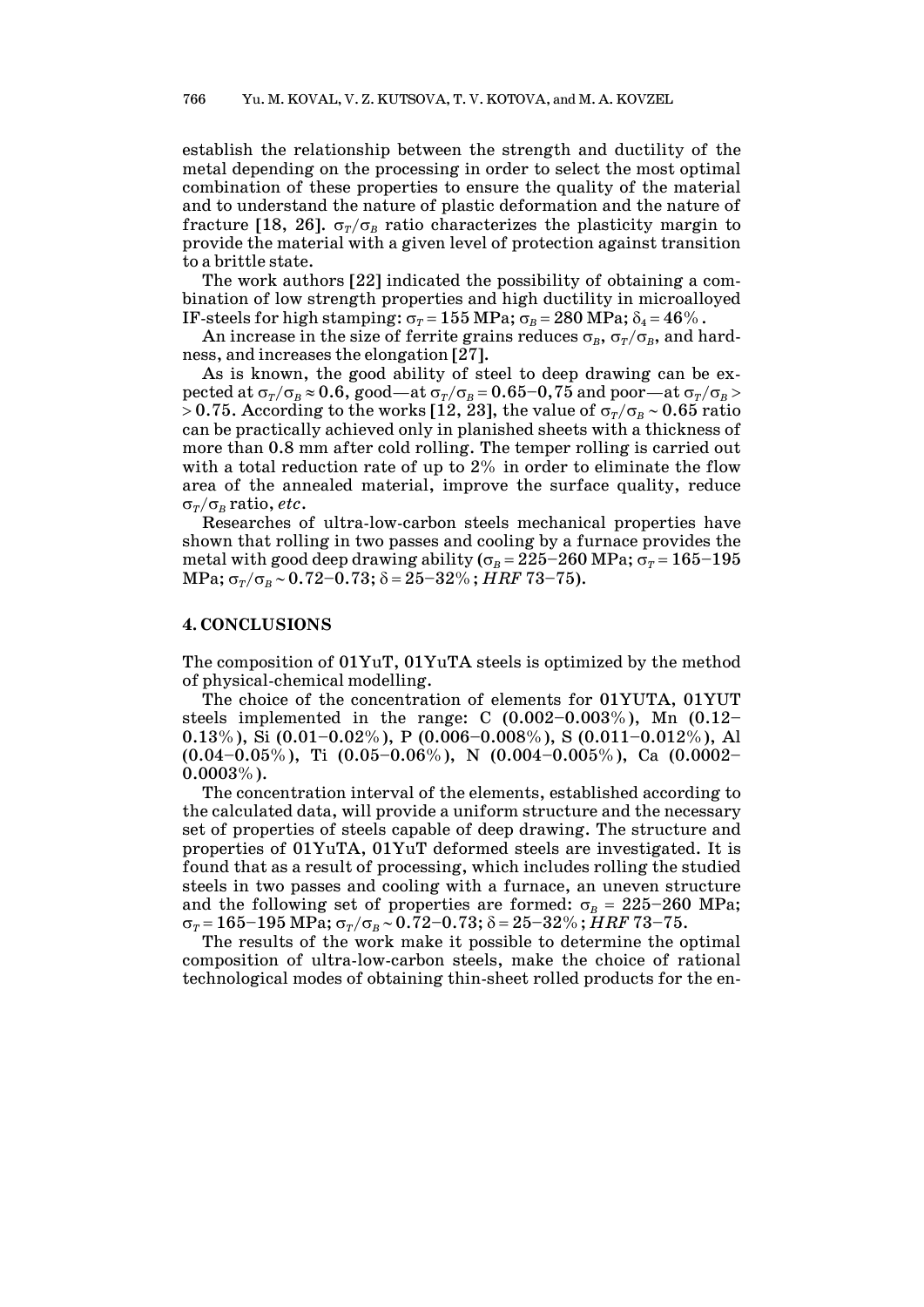terprises of the automobile construction and machine-building industries and predict an increase in metal deep drawing ability.

### **REFERENCES**

- 1. Andrea Pedroza da Rocha Santos, Thaís Conde da Mota, Heber Vieira Gomes Segundo, Luiz Henrique de Almeida, Leonardo Sales Araújo, and Adriana da Cunha Rocha, *J. Mater. Res. [Technol](https://doi.org/10.1016/j.jmrt.2018.04.009)*., **7**, Iss. 3: 331 (2018).
- 2. Yu. V. Lipukhin, V. I. Slavov, and V. V. Kuznetsov, *Stal'*, No. 3: 63 (1993) (in Russian).
- 3. Jean-Pierre Birat, *Metall. Res. [Technol.,](https://doi.org/10.1051/metal/2015050)* **113**, No. 2: 201 (2016).
- 4. S. H. Hryshchenko, V. Z. Kutsova, V. Yu. Kamkin, S. H. Knapynskyi, S. V. Proidak, and A. O. Varitsev, *Teoriya i Praktyka Metalurgii*, No. 3: 5 (2019) (in Ukrainian).
- 5. Khu Min, Ma Fan, and Sonh Mantan, *Metallurgicheskaya i Gornorudnaya Promyshlennost*, No. 5 (290): 5 (2014) (in Russian).
- 6. D. Yu. Kuznetsov*, Sb. Nauchn. Trudov DonHTU*, Iss. 41: 129 (2013) (in Russian).
- 7. E. V Prikhodko, *Effektivnost Kompleksnogo Legirovaniya Staley i Splavov* [Complex Alloying Efficiency of Steels and Alloys] (Kiev: Naukova Dumka: 1995) (in Russian).
- 8. H. D. Sukhomlin, R. E Shchudro, and A. E. Shchudro, *Metaloznavstvo ta Termichna Obrobka Metaliv*, No. 2: 30 (2015) (in Ukrainian).
- 9. Yu. D. Stohnii, A. P. Stovpchenko, Yu. S. Proidak, and L. V. Kamkina, *Systemni Tekhnologiyi*, No. 3: 156 (2010) (in Russian).
- 10. L. V. Kamkina, Yu. S. Proidak, V. Yu. Kamkin, O. A. Remez, and O. H. Bezshkurenko, *Teoriya i Praktyka Metalurgiyi*, Iss. 1–2: 35 (2018) (in Ukrainian).
- 11. E. V. Prikhodko *Metallokhimiya Mnogokomponentnykh Sistem* [Metal Chemistry of the Multicomponent Systems] (Moscow: Metallurgiya: 1995) (in Russian).
- 12. Yu. S. Proidak, V. Z. Kutsova, M. A. Kovzel, T. V. Kotova, and H. P. Stetsenko, *Tonkolystova Stal: Monohrafiya* [Sheet Steel] (Dnipro: NMetAU: 2018) (in Ukrainian).
- 13. O. N. Yakubovskii, *Proizvodstvo Prokata*, No. 6: 26 (1999) (in Russian).
- 14. I. V. Frantseniuk, *Sovremennoe Metallurgicheskoe Proizvodstvo* [Modern Metallurgical Production] (Moscow: Metallurgia: 1995) (in Russian).
- 15. H. V. Levchenko, S. A. Vorobei, and A. V. Yankovskii, *Teoriya i Praktika Metallurgii*, No. 2: 49 (2004) (in Russian).
- 16. M. Dehner, T. Kheller, and Yu. F. Tarasevich, *Metallurg*, No. 4: 37 (2000) (in Russian).
- 17. Yu. S. Projdak, V. Z. Kutsova, T. V. Kotova, H. P. Stetsenko, and V. V. Prutchykova, *Usp. Fiz. Met.*, **20**, No. 2: 213 [\(2019\).](https://doi.org/10.15407/ufm.20.02.213)
- 18. H. I. Belchenko and S. I. Hubenko, *Osnovy Metallografii i Plasticheskoy Deformatsii Stali* [Fundamentals of Metallography and Plastic Deformation of Steel] (Kiev, Donetsk: Vishcha Shkola: 1987) (in Russian).
- 19. S. I. Hubenko *Deformatsiya Metallicheskikh Materialov* [Deformation of Metallic Materials] (Dnipropetrovsk: Art-press: 2006) (in Russian).